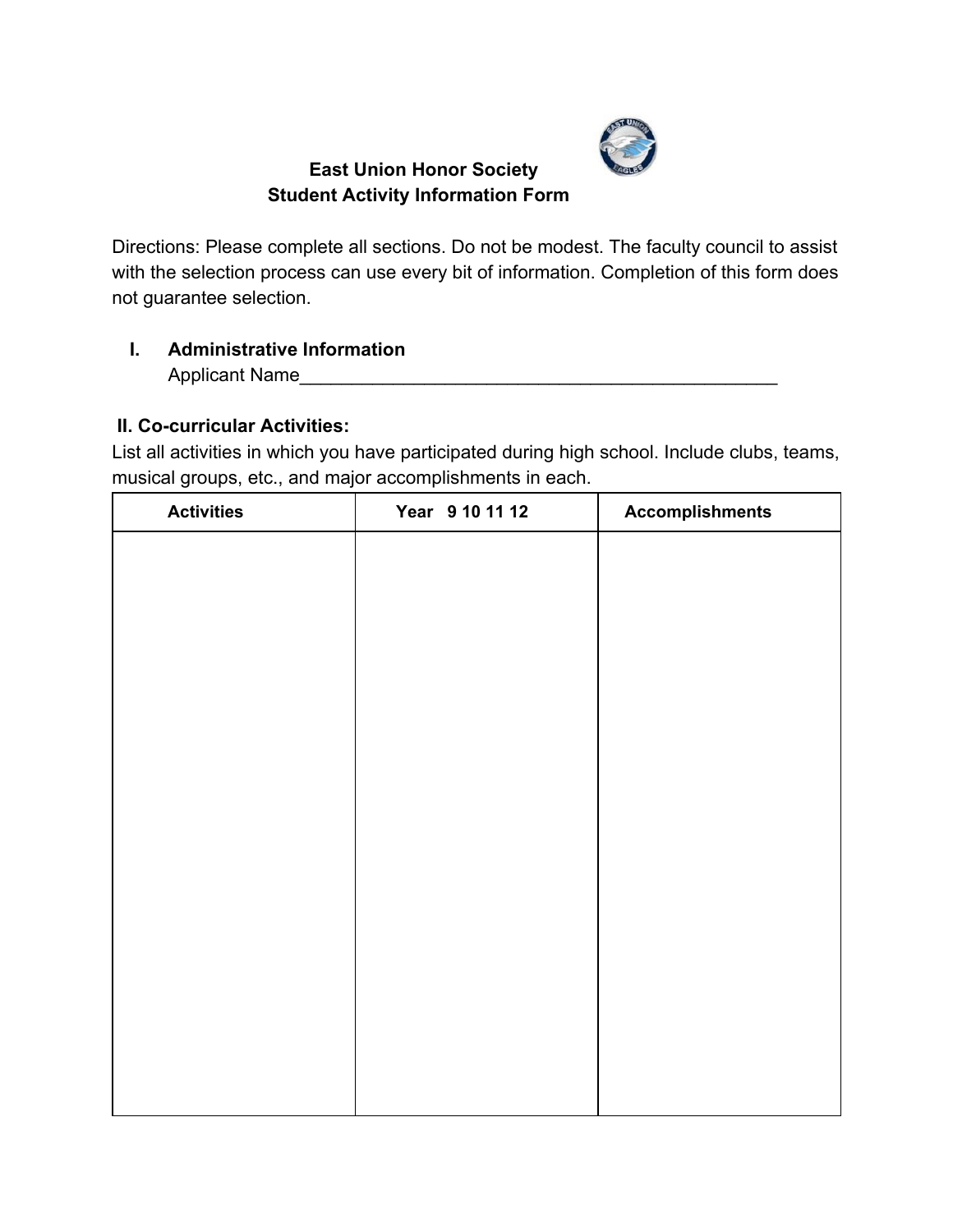#### **III. Leadership Positions:**

List all elected or appointed leadership positions held in school, community, or work activities. Only those positions in which you were directly responsible for directing or motivating others should be included. For example: elected to student body, class or club officer, committee chairperson, team-captain, newspaper editor, work area manager, or community leader.

| <b>Leadership Positions</b> | Year 9 10 11 12 | <b>Activities/Organizations</b> |
|-----------------------------|-----------------|---------------------------------|
|                             |                 |                                 |
|                             |                 |                                 |
|                             |                 |                                 |
|                             |                 |                                 |
|                             |                 |                                 |
|                             |                 |                                 |
|                             |                 |                                 |
|                             |                 |                                 |
|                             |                 |                                 |
|                             |                 |                                 |
|                             |                 |                                 |
|                             |                 |                                 |
|                             |                 |                                 |
|                             |                 |                                 |
|                             |                 |                                 |
|                             |                 |                                 |
|                             |                 |                                 |
|                             |                 |                                 |
|                             |                 |                                 |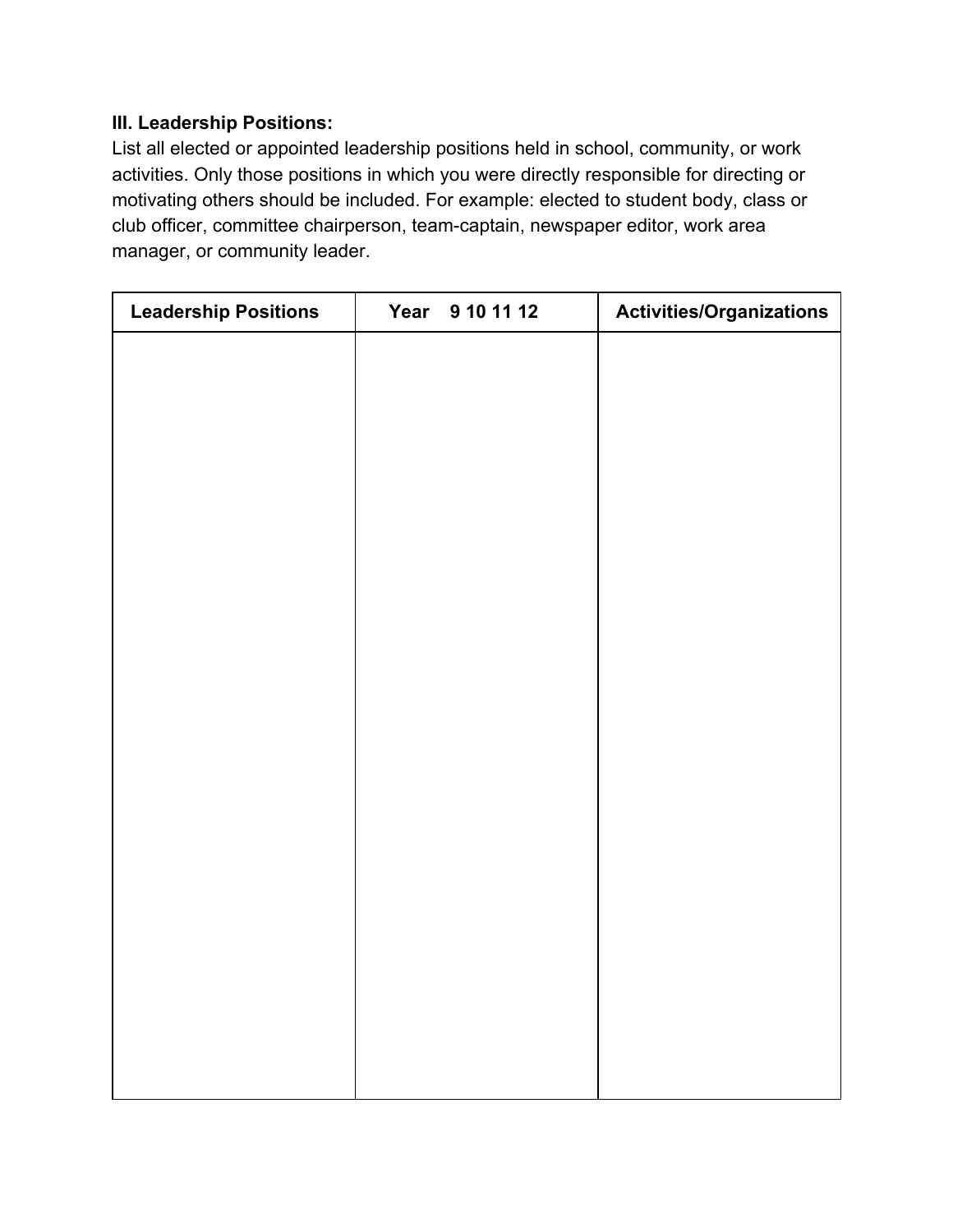### **IV. Community Activities:**

List community activities in which you have participated and note any major accomplishment in each. They should be any activities outside of school in which you have participated for the betterment of your community. For example: church groups, clubs sponsored outside the school, boy or girl scouts, volunteer groups, or community art endeavors.

| <b>Community</b><br><b>Activity</b> | Year<br>9 10 11 12 | Hours/<br>Week | Major<br>Accomplishments | <b>Signature of<br/>Adult Sponsor</b> |
|-------------------------------------|--------------------|----------------|--------------------------|---------------------------------------|
|                                     |                    |                |                          |                                       |
|                                     |                    |                |                          |                                       |
|                                     |                    |                |                          |                                       |
|                                     |                    |                |                          |                                       |
|                                     |                    |                |                          |                                       |
|                                     |                    |                |                          |                                       |
|                                     |                    |                |                          |                                       |
|                                     |                    |                |                          |                                       |
|                                     |                    |                |                          |                                       |
|                                     |                    |                |                          |                                       |
|                                     |                    |                |                          |                                       |
|                                     |                    |                |                          |                                       |
|                                     |                    |                |                          |                                       |
|                                     |                    |                |                          |                                       |
|                                     |                    |                |                          |                                       |